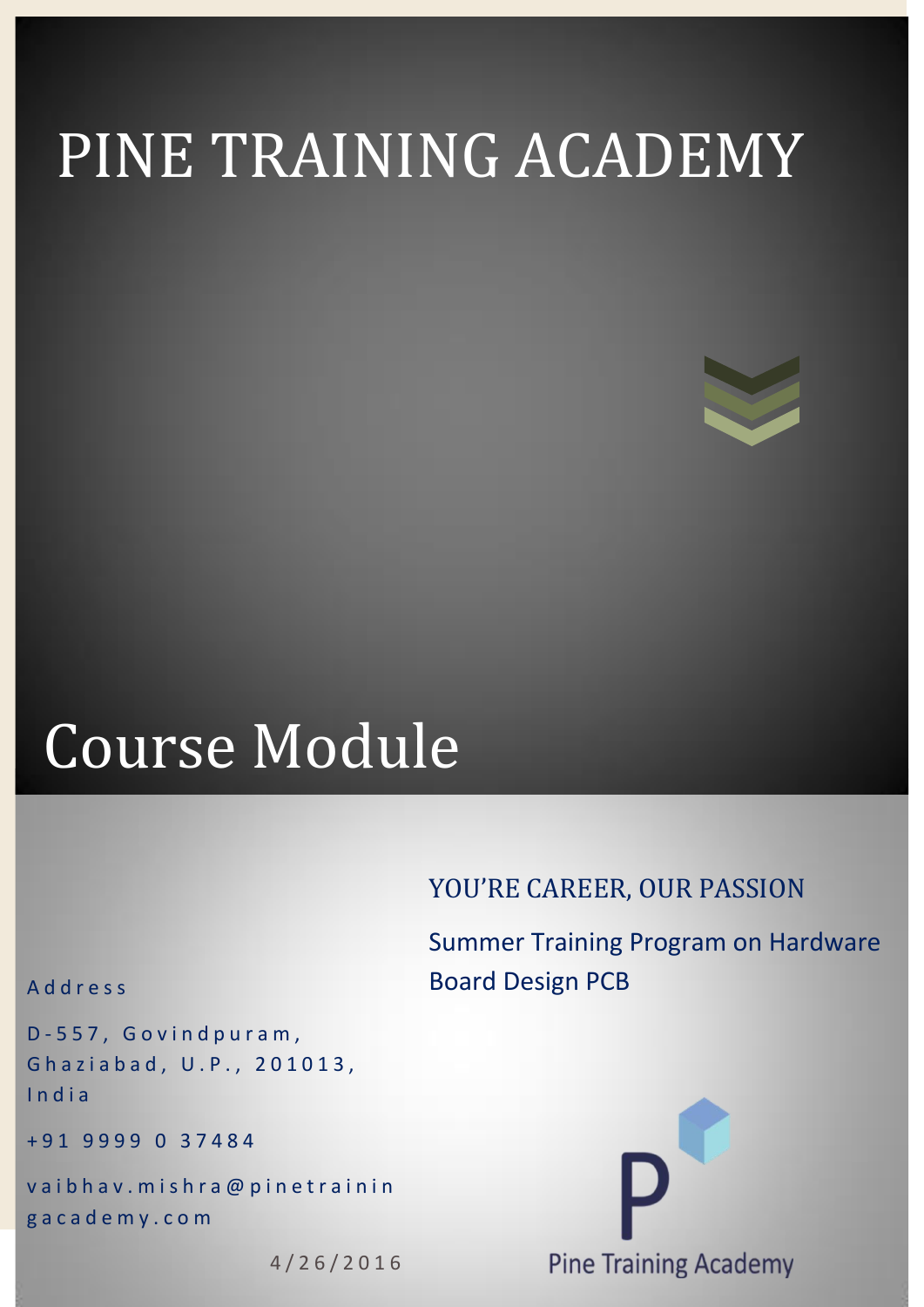| <b>Summer Training Program on Embedded System.</b> |                                                                |                 |
|----------------------------------------------------|----------------------------------------------------------------|-----------------|
| <b>Module</b>                                      | <b>Detailed Syllabus</b>                                       | <b>Duration</b> |
| Module-1                                           | Types of Resister.                                             | Week 1-         |
| <b>USED IN CIRCUIT</b>                             | Types of Capacitor.                                            | Month 1         |
| <b>DESIGNING.</b>                                  | <b>Types of Inductor</b>                                       |                 |
|                                                    | Types of diode.                                                |                 |
|                                                    | Types of led.                                                  |                 |
|                                                    | Transistor.                                                    |                 |
|                                                    | L293D                                                          |                 |
|                                                    | <b>MAX232</b>                                                  |                 |
|                                                    | Atmel IC.                                                      |                 |
|                                                    | And other ic.                                                  |                 |
| <b>Module-2</b>                                    | Creating schematic file.<br>$\bullet$                          | Week 1 and      |
| <b>Schematics</b>                                  | Placing, editing, and connecting parts and electrical symbols. | 2- Month 1      |
|                                                    | About library and part.                                        |                 |
|                                                    | Connection between electrical symbols.                         |                 |
|                                                    | Name and value.                                                |                 |
|                                                    | Adding and editing graphical text.                             |                 |
|                                                    | <b>ERC</b> checking                                            |                 |
| <b>Module-3</b>                                    | Design mechanical structure.                                   | Week 3 and      |
| Layout                                             | Placing of component.                                          | 4- Month 1      |
|                                                    | Concept of tracks width calculation.                           |                 |
|                                                    | Routing single layer and multilayer.                           |                 |
|                                                    | Vias and there types.                                          |                 |
|                                                    | Silks screen.                                                  |                 |
|                                                    | Copper pour.                                                   |                 |
|                                                    | DRC checking.                                                  |                 |
|                                                    | Adding text.                                                   |                 |
|                                                    | Gerber file generation.                                        |                 |
| <b>Module -4</b>                                   | Taking print from Gerber on photo paper.<br>$\bullet$          | Week 4-         |
| Lab                                                | Print circuit on FR4.                                          | Month 1         |
|                                                    | Etching.                                                       |                 |
|                                                    | Drilling.                                                      |                 |
|                                                    | Checking connectivity.                                         |                 |
|                                                    | Component mounting.                                            |                 |
|                                                    | Soldering / de soldering.                                      |                 |
|                                                    | Testing.                                                       |                 |
| <b>Module -5</b>                                   | Live Project based on Application.                             | Week 1, 2, 3, 4 |
|                                                    |                                                                | Month 2         |
|                                                    |                                                                |                 |

Batch Start: 1<sup>st</sup> /2<sup>nd</sup> Week of June, 2016.

**Batch Size:** 20 seats.

**Duration:** 1 Month (4 week) Training and 1 Month (4 week) Project.

## **Eligibility Criteria:**

PINE TRAINING ACADEMY-"YOUR CAREER, OUR PASSION".